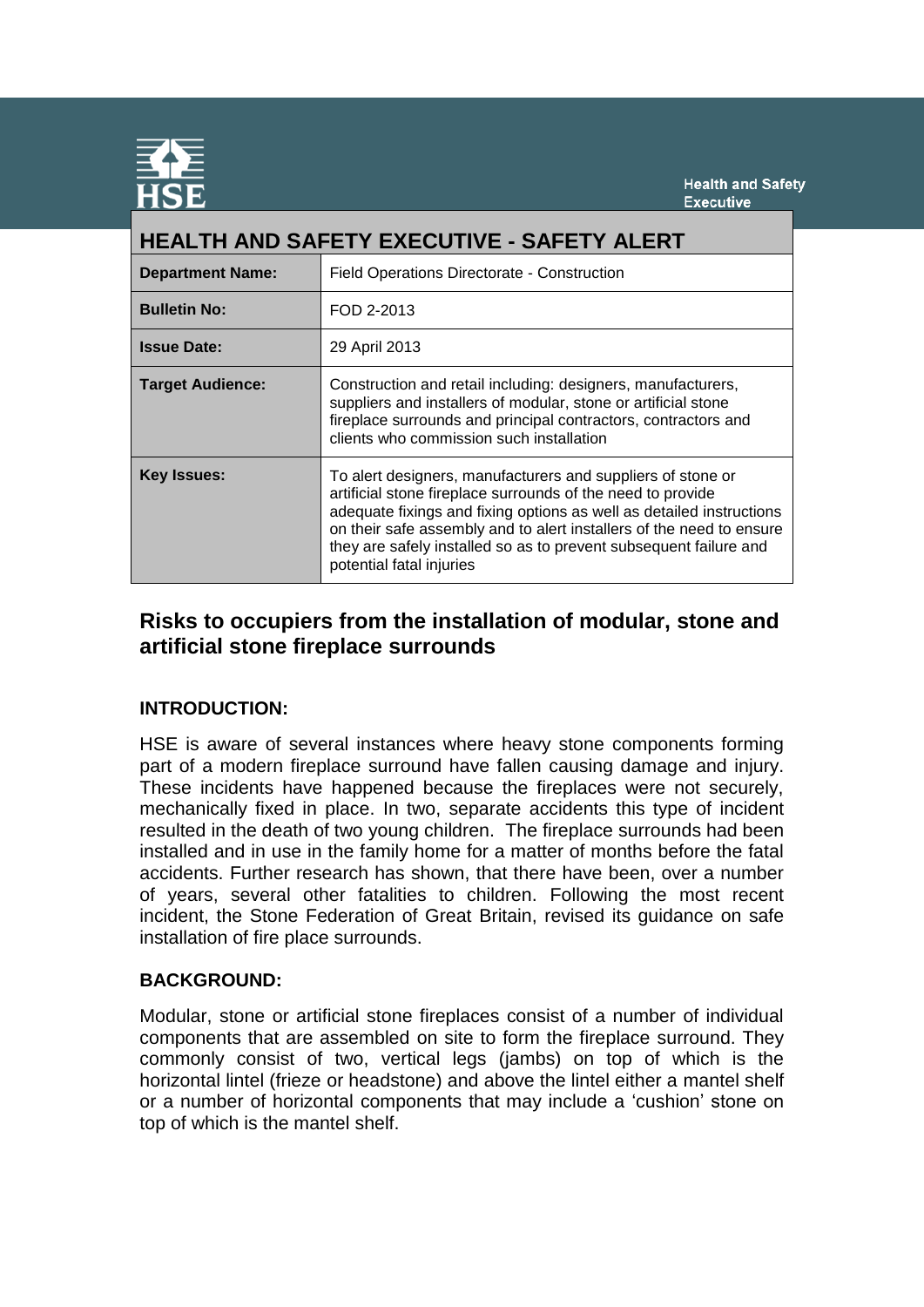Typically the stone components are set on top of a solid hearth, with either mortar or another bonding material acting as bedding between the stone components. Mechanical fixings (e.g. steel brackets, dowels and screws etc) are used to hold the stone components in position and to secure them to the wall. Individual components can exceed 50 kgs in weight. The mantel shelf may also have a significant overhang projecting forward of the lintel. Unless fitted in a secure manner this makes the mantel in particular liable to topple off the lintel.

If the individual components are not designed to incorporate or include adequate fixings or if they are not installed correctly, i.e. mechanically secured together and secured to the surrounding wall it is possible for the mantel shelf to detach and to topple over. The toppling of an inadequately installed mantel shelf can be triggered by passive weight such as heavy items stored on the mantel or by a person pulling down or hanging from the projecting edge of the mantel.

The heavy weights of the toppling components place persons, especially children at risk of severe or even fatal injuries.

## **ACTION REQUIRED:**

Designers of modular stone fireplace surrounds should ensure that their design incorporates or includes fixings or fixing kits that are suitable for a range of locations and able to be installed onto a variety of floor and wall types. This may include dense and lightweight masonry and timber frame.

Manufactures and suppliers should ensure that adequate information is provided to installers to safely assemble and install the fireplace surround including:

- a) Which wall/floor types the fire surround is suitable for and those on which it should not be mounted (e.g. non structural walls such as demountable partitions or lightweight metal stud walls, etc).
- b) How the fireplace is to be assembled including the sequence.
- c) The recommended bonding products and the extent of their application (e.g. area and joint thickness) to bed the individual stone components together. And the recommended method of using the bonding product given the type of stone involved (e.g. pre-wet porous or impervious).
- d) How the fireplace surround should be secured to different forms of wall construction and finish.
- e) The number and type of mechanical fittings to be used, where they are positioned, and how they are to be fixed to both the stone components and to the wall to hold and secure the stones in position.
- f) The curing time before the fireplace can be used with a lit fire.
- g) Any additional information for the home-owner e.g. how much weight may be placed upon the mantel.

Installers should ensure that they follow the manufacturer's and supplier's guidelines.